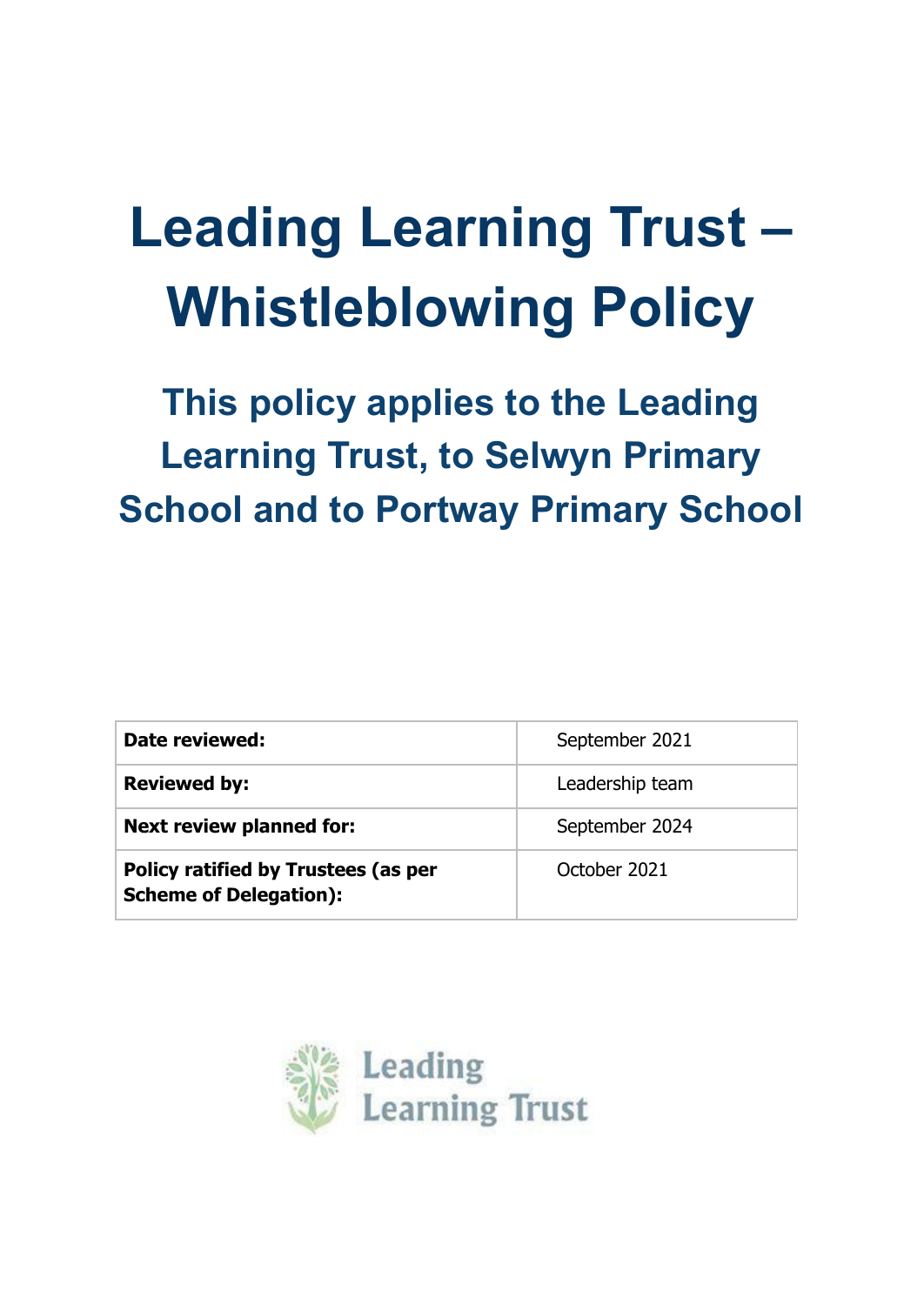

# **Contents 1. OVERVIEW OF THE POLICY [MANAGEMENT](#page-2-0) PROCESS [3](#page-2-0)** 1.1. [Document](#page-2-1) history [3](#page-2-1) 1.2. Review and [approval](#page-3-0) [4](#page-3-0) **2. THE [POLICY](#page-4-0) [5](#page-4-0)** 2.1. [Introduction](#page-4-1) [5](#page-4-1) 2.2. [Aims](#page-4-2)  $\sim$  [5](#page-4-2)  $2.3.$  [Scope](#page-4-3)  $5$ 2.5. How we handle [concerns](#page-6-0) when they are raised [7](#page-6-0) 2.5.1. Step one – how to raise a [concern](#page-6-1) [7](#page-6-1) 2.5.2. Step two – what [happens](#page-7-0) once a concern has been raised? [8](#page-7-0) 2.6. [Safeguards](#page-7-1) [8](#page-7-1) 2.6.1. If you are not [satisfied](#page-8-0) [9](#page-8-0) 2.6.2. External [disclosures](#page-8-1) [9](#page-8-1) 2.8. [Independent](#page-8-2) advice and helpline [9](#page-8-2)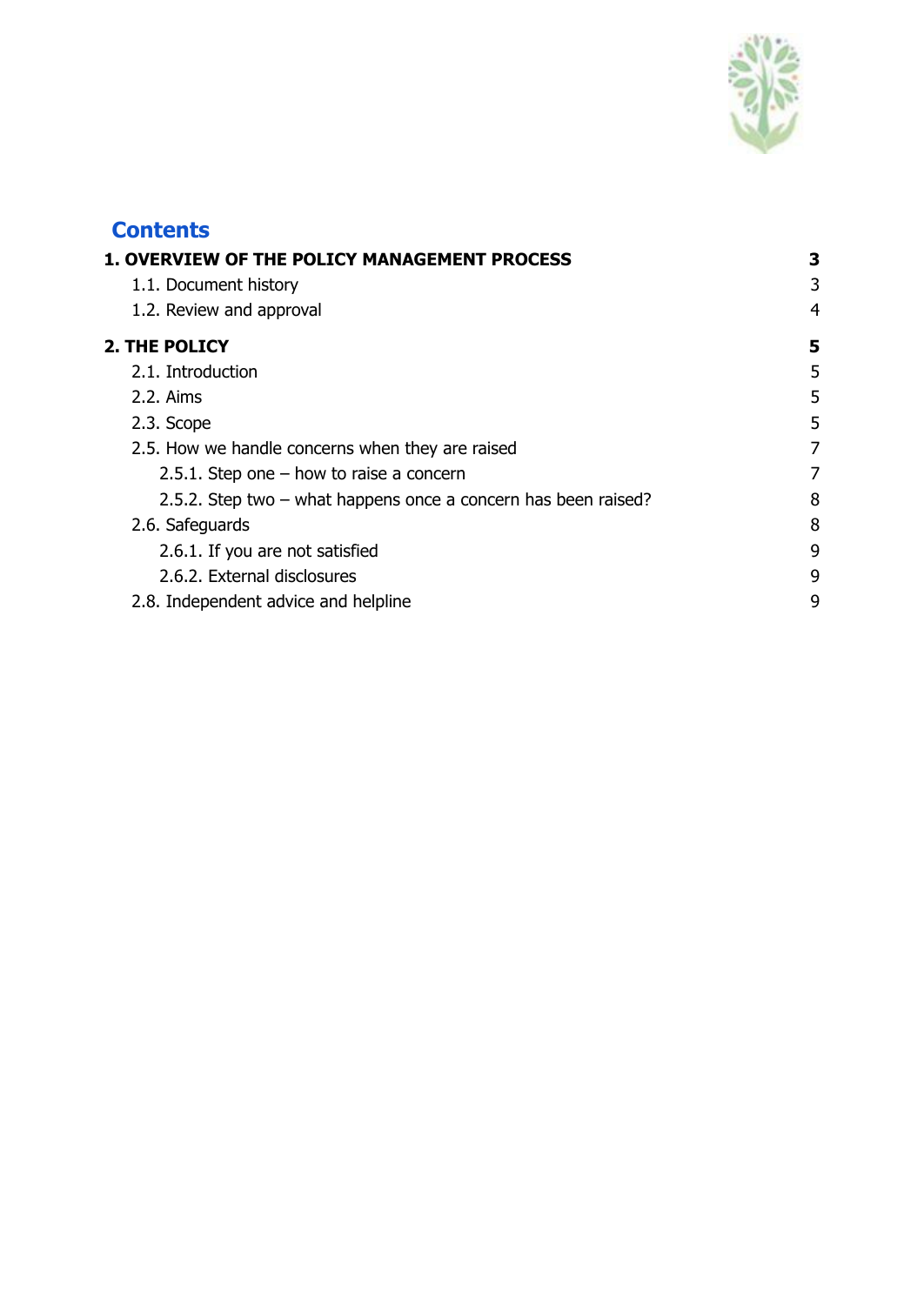

# <span id="page-2-0"></span>**1. OVERVIEW OF THE POLICY MANAGEMENT PROCESS**

# <span id="page-2-1"></span>**1.1. Document history**

| Date             | Document title                                                                                                                                                                                                                                                                          | Version |
|------------------|-----------------------------------------------------------------------------------------------------------------------------------------------------------------------------------------------------------------------------------------------------------------------------------------|---------|
| Oct 2016         | Initial draft of the policy released - as a Selwyn Primary School<br>and a Portway Primary School Policy.                                                                                                                                                                               | 1.0     |
| Oct 2018         | Selwyn and Portway Policies approved for release as a trust-wide<br>policy by the Trust Board in October 2018.<br>Sections 2.1. and 2.3. - updated to include reference to our<br>culture and practice of strong governance across the Leading<br>Learning Trust.                       | 2.0     |
| March<br>2019    | Update to Section 2.5.1 with additional clarification re who to go<br>to re a concern regarding the Head teacher or CEO.<br>Links with the Positive Staff Relationships Policy, which was<br>approved by the CEO in April 2019 as part of our commitment to<br>staff wellbeing at work. | 2.1     |
| April 2019       | Flowchart                                                                                                                                                                                                                                                                               | 3.0     |
| <b>July 2020</b> | 2.5.1 - Removed option to contact Newham Partnership Working<br>(npw) Governor Services due to ending of service level<br>agreement on the 31 August 2020.<br>Appendix 1 - removed reference to Newham Partnership<br>Working Governor Services.                                        | 3.1     |
| Sept 2021        | External review by HR provider - includes updates due to<br>updated KCSiE guidance issued in September 2021.                                                                                                                                                                            | 4       |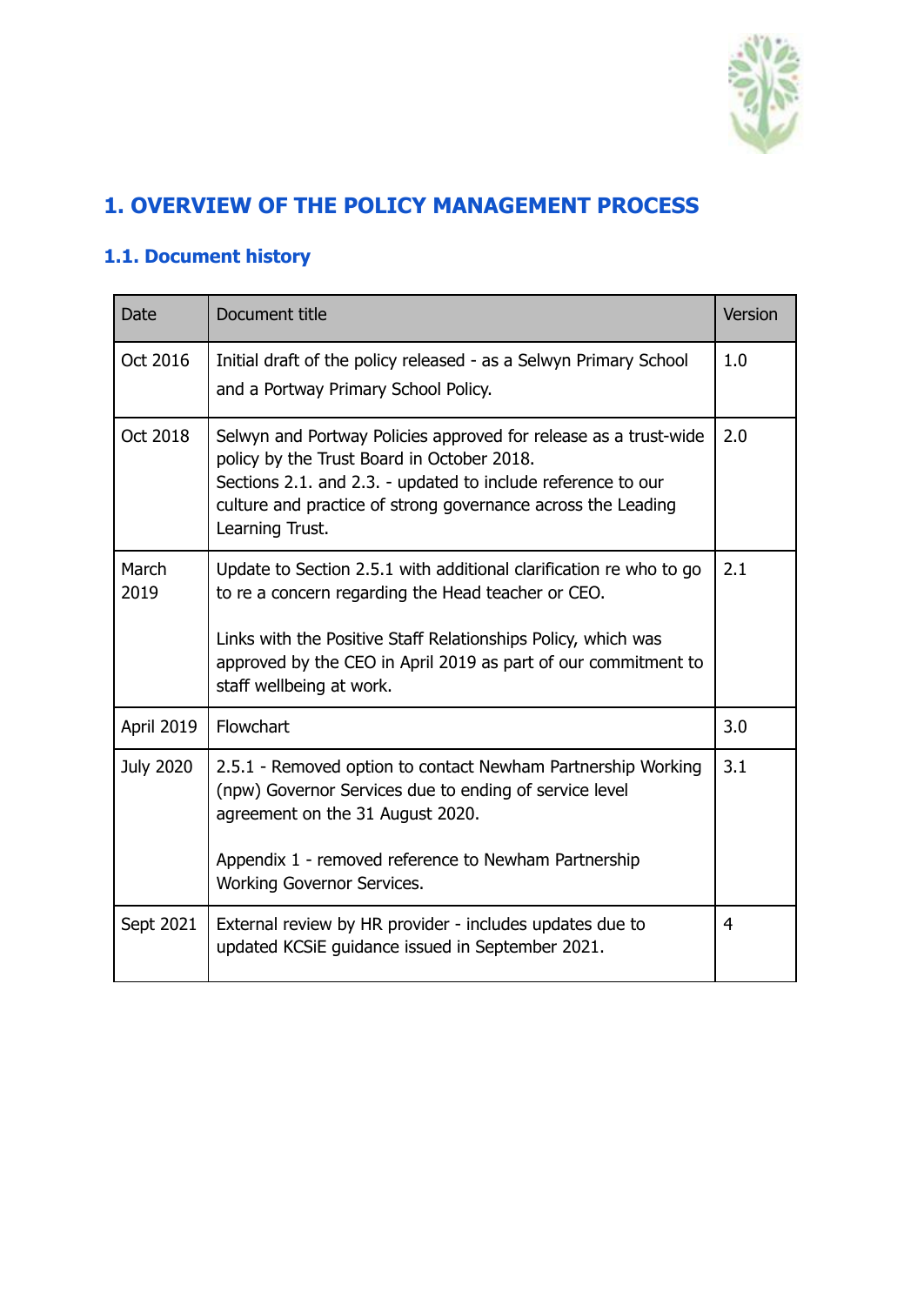

## <span id="page-3-0"></span>**1.2. Review and approval**

The Leading Learning Trust trustees have overall responsibility for the policy.

The CEO is responsible for the operation of the policy within the schools, as well as for the maintenance of a record of concerns raised in accordance with this policy and the outcomes.

This policy is reviewed every 3 years by the School Leadership Team, and is then ratified by the Leading Learning Trust Board of trustees.

This policy does not form part of any employee's contract of employment. It is provided for guidance to all members of staff at the Trust and the Trust reserves the right to amend its content at any time.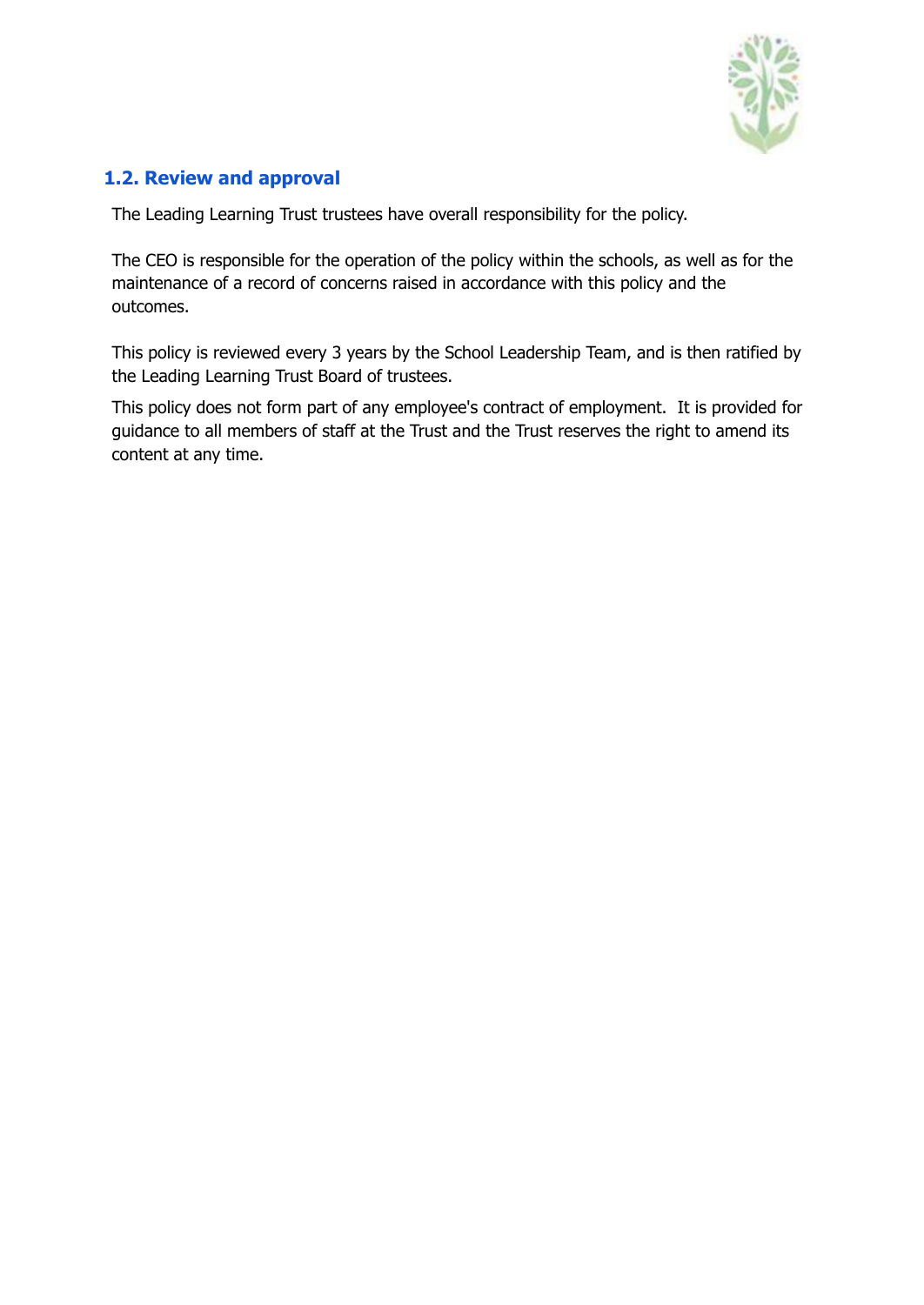

# <span id="page-4-0"></span>**2. THE POLICY**

## <span id="page-4-1"></span>**2.1. Introduction**

The Fair Funding Regulations require local authorities, from April 2002, to set out a procedure to be followed by all persons working at a school, including teachers, support workers, agency workers or school governors who wish to complain about financial management or financial probity at the school, and how such complaints should be dealt with. Across the Leading Learning Trust, both as a Trust and as Selwyn and Portway Primary School, we continue to abide by these Regulations, and has set out the attached policy in line with the requirements of the legislation.

The Leading Learning Trust is committed to the highest possible standards of openness, probity and accountability and aims to comply with the requirements of the Public Interest Disclosure Act, 1998. In addition, our 2018-2023 Strategic Roadmap identifies strong, transparent, fit for purpose governance as a key aim - at all levels across our trust.

## <span id="page-4-2"></span>**2.2. Aims**

This Whistleblowing Policy is intended to encourage and enable those covered by the policy to raise serious concerns at an early stage, in the right way and to do so without fear of recrimination, victimisation, discrimination or disadvantage.

# <span id="page-4-3"></span>**2.3. Scope**

This policy reflects the Trust's current practices and applies to every individual working for the Trust irrespective of their status, level or grade. It therefore includes Headteachers, Heads of Department, members of the Senior Leadership Team, governors, directors, trustees, employees, consultants, contractors, trainees, volunteers, home-workers, part-time or fixed-term employees, casual and agency staff (collectively referred to as "you" and "staff" in this policy) who are advised to familiarise themselves with its content.

The Act provides protection for staff who disclose information which might otherwise be regarded as confidential, **if the disclosure falls into one of the categories outlined below:**

- · A criminal offence has been, is being or is about to be committed.
- · The employer has failed, is failing, or is about to fail to comply with his legal obligations.
- · A miscarriage of justice has happened, is happening, or is likely to happen.
- · An individual's health and safety has been, is likely to be, or is being jeopardised.
- · The environment is, has been, or is likely to be, damaged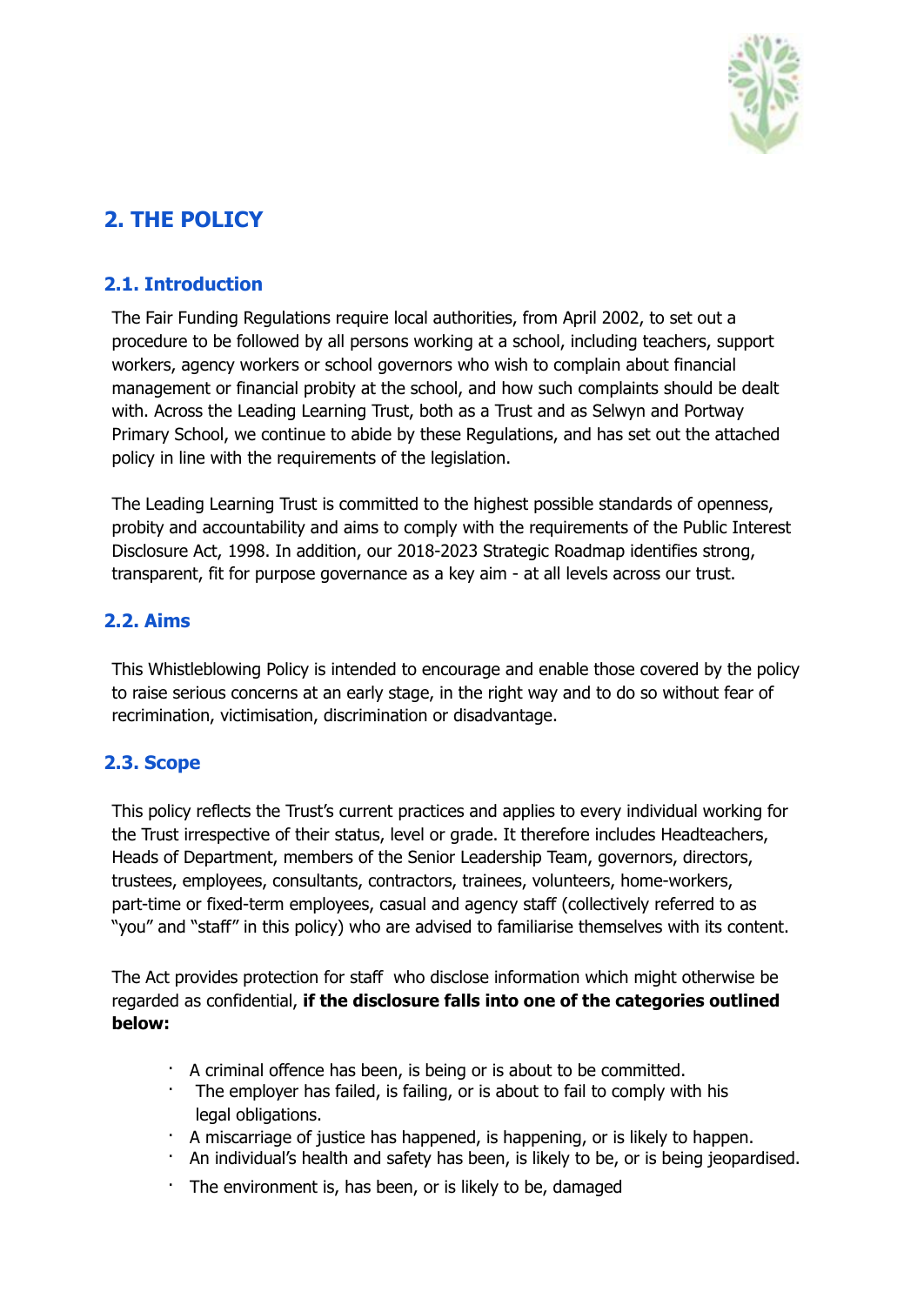

Information falling into any of the above categories has been, is being or is likely to be deliberately concealed.

By adopting this policy across our trust, we aim to reassure our staff that they can safely raise concerns about malpractice internally. This will enable us to investigate and deal with such concerns raised and continue to foster a responsible and accountable culture in the organisation.

Staff and members of the school local governing bodies are expected to notify the school of any reasonable and genuine concerns they have about an abuse of the school's (or indeed the trust's) stated standards, malpractice, theft, fraud, financial abuse, criminal offences, breach of legal obligations, dereliction of the school's health and safety responsibilities, damage to the environment, other unethical conduct or the cover up of any of these. A culture of openness is evident from the top: the openness of our governance extends to published information about board level decision making (available on our Trust [Documents](http://www.leadinglearningtrust.org/trust-documents/) [page](http://www.leadinglearningtrust.org/trust-documents/) of the Leading Learning Trust website); in addition, we have a programme in place whereby members of staff, on a rotational basis, are invited as guests to our Board and Local Governing Body meetings.

It is recognised that some cases raised under the Whistleblowing Policy will proceed on a confidential basis. Every effort will be made not to reveal the identity of the individual who raises a concern without their prior consent. Our Exit Interview Pro-froma includes a number of safeguarding questions, including whether the leaver has ever used the Whistleblowing Policy to raise a safeguarding concern.

The policy is not designed to replace the Grievance, Disciplinary or Early Help, Child Protection and Safeguarding policies and procedures. Concerns or allegations that fall within the scope of specific procedures will normally be referred for consideration under those procedures.

This policy should not be used for complaints relating to your own employment position or personal circumstances at work, such as the way you have been treated at work. In those cases, you should use the Grievance policy or our Positive Working Relationships (Anti-bullying and Anti-harassment Policy) as appropriate.

The policy is not a replacement for the school's Complaints Policy and other statutory reporting procedures that may apply. The Whistleblowing Policy is primarily to protect the interests of others or of the organisation.

It is accepted that there may be occasions when a concern turns out to be unfounded but was raised in good faith. The trust will not take action against the individual in these circumstances. If an allegation was unfounded and it was clear that it had been raised frivolously, maliciously or for personal gain, then that individual may face disciplinary action.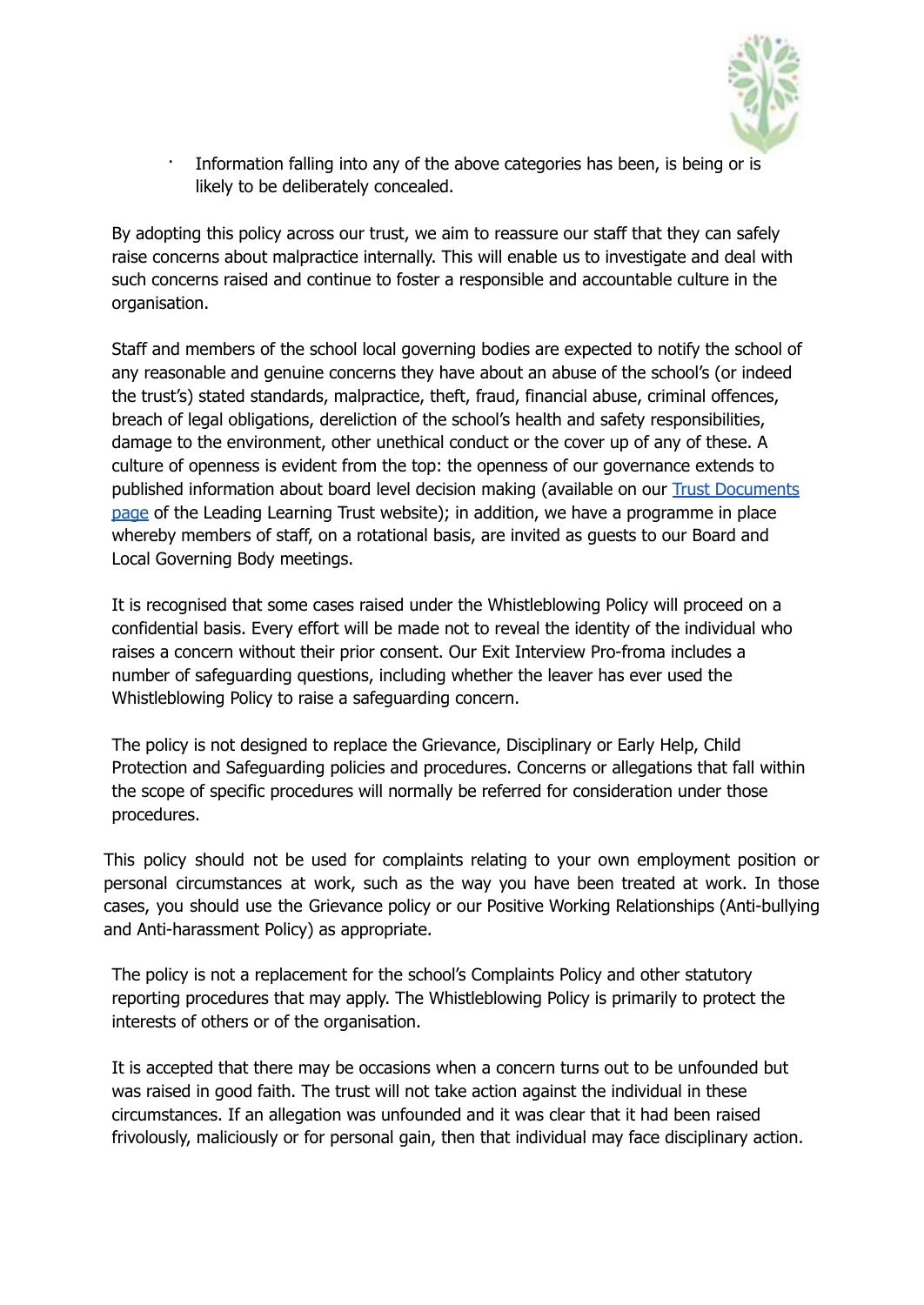

The Leading Learning Trust, its schools, its board and its local governors are committed to treating claims of impropriety seriously irrespective of who the alleged perpetrators are. In all cases the trust/school will seek the most appropriate sanction against individuals that it considers guilty of malpractice. This includes dismissing employees, taking civil legal action and, in conjunction with the law enforcement agencies, instituting criminal proceedings.

The aim of the Whistleblowing Policy is to enable staff members to raise their concerns in-house and to be assured that action will be taken quickly and effectively. It should not be necessary, in most cases, to take concerns outside the school and especially to the media (see 'External Disclosures' below).

Staff have a duty of confidentiality towards the school. It is a serious matter to disclose confidential information.

#### <span id="page-6-0"></span>**2.5. How we handle concerns when they are raised**

#### <span id="page-6-1"></span>**2.5.1. Step one – how to raise a concern**

There are a number of agreed contacts for staff to raise concerns with under the Whistleblowing Policy. This enables the staff member to choose the person to whom they wish to make the disclosure.

Staff who have a concern about any wrongdoing should normally raise their concerns with their line manager. If, however, you feel unable to raise the matter with your line manager, for good reason, you may raise the concern with your Head teacher or another senior member of school staff. If you feel unable to raise your concern with any member of the school management you may raise it with a member of the local governing body. The names of all school governors, and their positions, are published our school websites.

Where your concern is regarding potential poor or unsafe practice or potential failures in the Trust's or school's safeguarding regime, you should raise this initially with the Designated Safeguarding Lead or their Deputy at your school. Full details (updated in September every year and as and when required) of the [Safeguarding](https://sites.google.com/leadinglearningtrust.org/staffsites2019/new-staff-induction/an-introduction-to-safeguarding) Teams are available on the Safeguarding page of the Induction [programme](https://sites.google.com/leadinglearningtrust.org/staffsites2019/new-staff-induction/an-introduction-to-safeguarding) on Staff Sites.

Concerns may be raised orally or in writing. Make it clear if you want to raise the matter in confidence. The person with whom you raised the concern may have a preliminary meeting with you to discuss the most appropriate route. You may bring a friend/union representative to any meeting that is arranged in connection with the concern you have raised as long as the friend/union representative is not involved in the matter, and the friend/union representative agrees to maintain confidentiality.

If you are raising a concern about the Head teacher, you should contact the CEO of the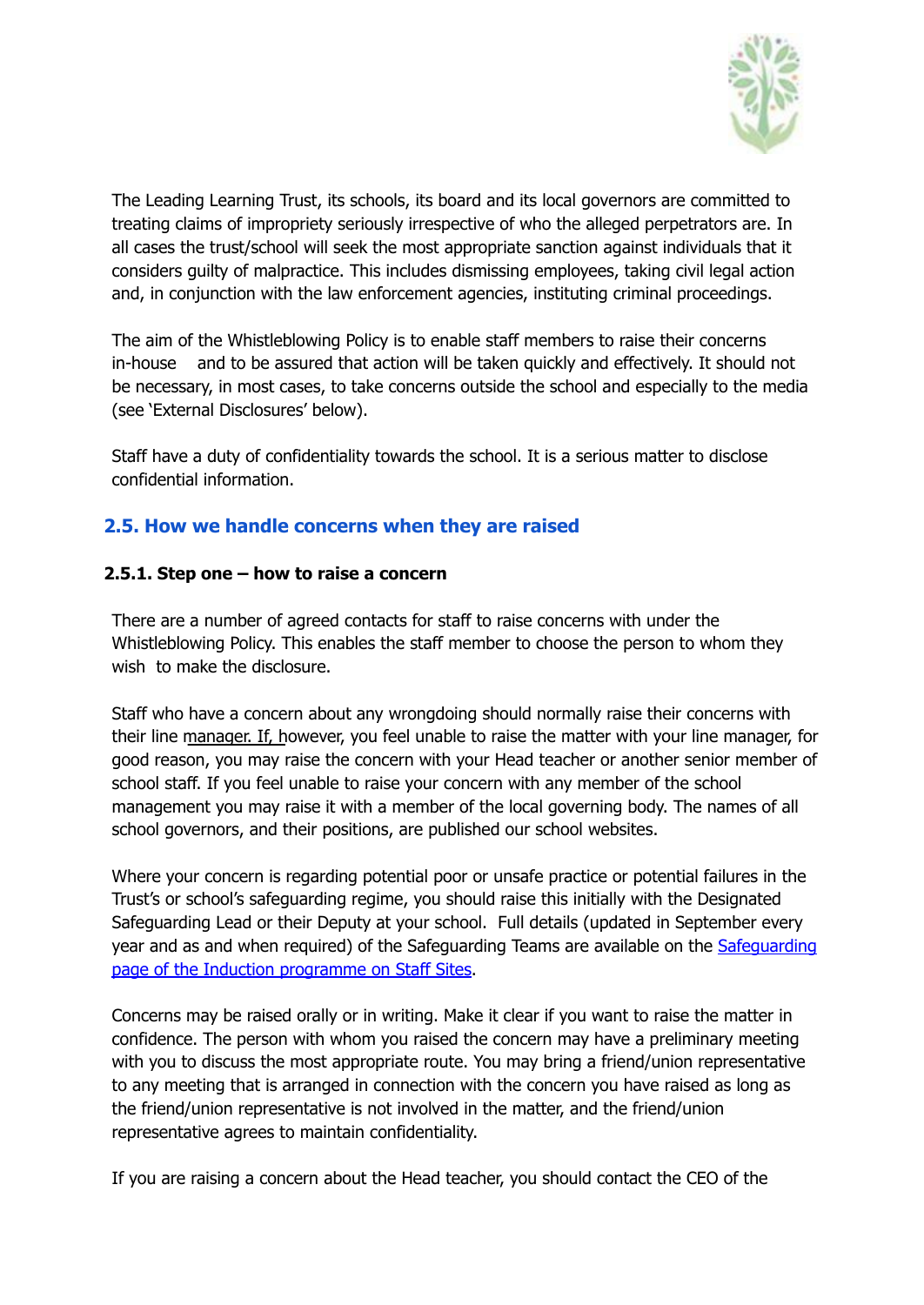

Leading Learning Trust. If you not able to do so, you should raise it with the Chair of the local governing body.

If you are raising a concern about the CEO, you should contact the Chair of the Leading Learning Trust trustees, or with the local LADO (Local Authority Designated Officer).

If you are raising concerns as a local school governor you should speak to the Chair of the local governing body. If you feel unable to raise the matter with them for good reason, you should, in the first instance, make contact with the Chair of the Leading Learning Trust Trustees (details as published on the school websites).

You are not expected to prove beyond doubt the truth of an allegation. However, you will need to demonstrate to the person contacted that there are reasonable grounds for your concern.

#### <span id="page-7-0"></span>**2.5.2. Step two – what happens once a concern has been raised?**

Once you have raised your concern, the person receiving the whistleblowing allegation will be responsible for ensuring that it is investigated properly themselves or by appointing someone appropriate. The nature of the investigation will depend upon the concern raised. You may be required to attend additional meetings in order to provide further information of the concerns you have raised.

The person receiving your whistleblowing concern is responsible for ensuring you receive feedback on progress and its likely timescale, subject to any issues of confidentiality that may be necessary. It may not be possible to inform you of the precise action undertaken where this would infringe a duty of confidence owed by the school to another party. You are required to treat any information about the investigation as strictly confidential.

If the Trust concludes that a whistleblower has made false allegations maliciously or with a view to personal gain, the whistleblower may (where they are an employee) be subject to disciplinary action under the Trust's Disciplinary Policy and Procedure.

## <span id="page-7-1"></span>**2.6. Safeguards**

The trust and the school recognises that the decision to report a concern can be a difficult one to make. The trust and the school will take appropriate action to safeguard you from recrimination or victimisation as a result of raising a genuine concern. Individuals who are concerned about possible reprisals if their identity is revealed should come forward to one of the contacts listed above and appropriate measures can then be taken to preserve confidentiality.

All concerns will be treated in confidence and every effort will be made not to reveal your identity if you so wish in so far as it is possible to do so when following this policy and procedure. If it is necessary for anyone investigating your concern to know your identity, the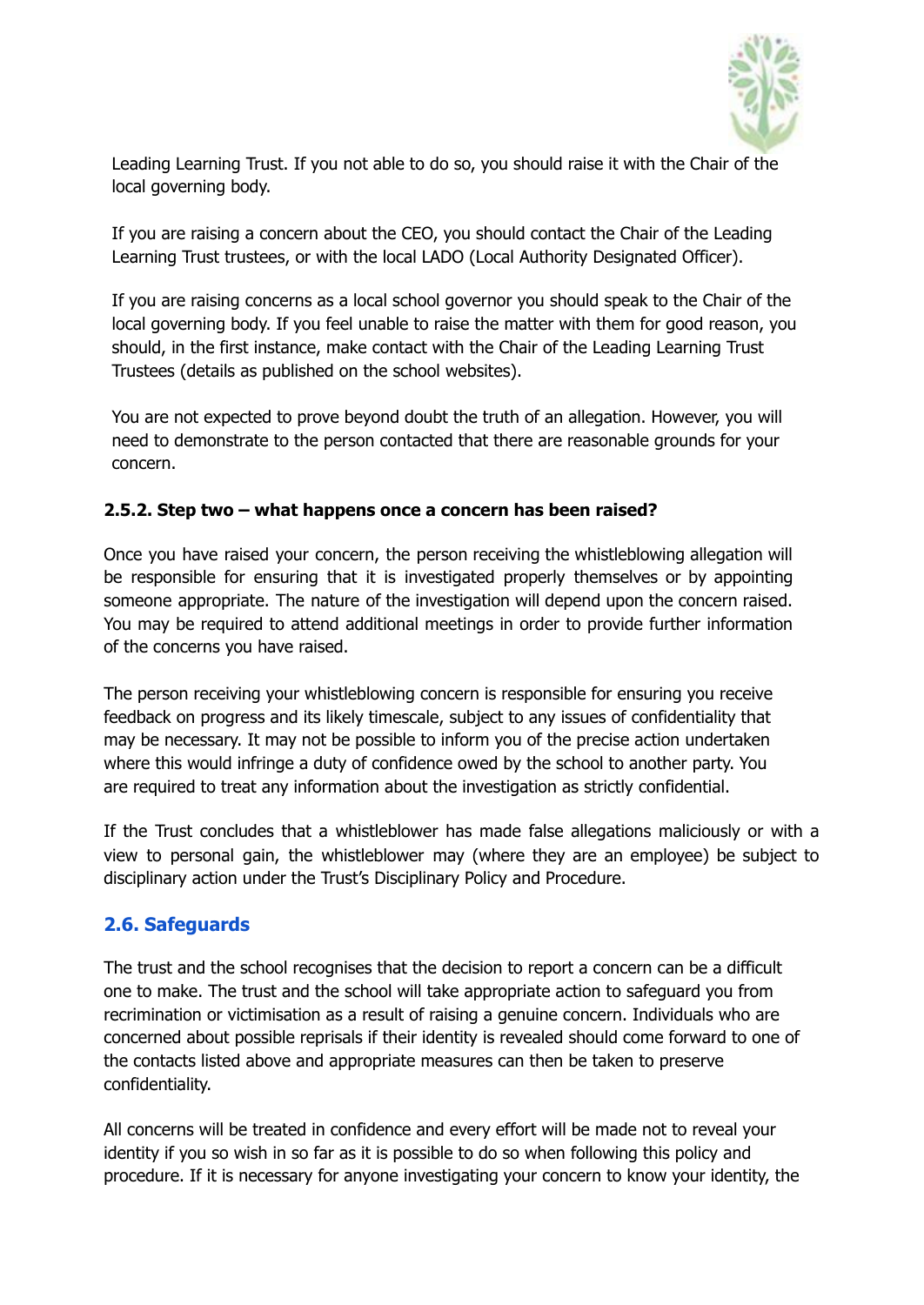

Trust will discuss this with you first. If disciplinary or other proceedings follow the investigation, it may not be possible to take action as a result of a disclosure without your help, so you may be asked to come forward as a witness. If you agree to this, you will be offered support.

You are encouraged to put your name to your concern wherever possible. Concerns expressed where the complainant wishes to remain anonymous are much less powerful and proper investigation may be much more difficult or impossible. It is also much more difficult to establish whether any allegations are credible and to protect your position or to give feedback on the outcome of investigations. The school will consider anonymous concerns on a case by case basis, taking into account factors such as the seriousness of the issue raised, the credibility of the concern and the likelihood of confirming the allegation from other sources.

#### <span id="page-8-0"></span>**2.6.1. If you are not satisfied**

Whilst the Trust cannot always guarantee the outcome you are seeking, the Trust will try to deal with the concern fairly, professionally and in an appropriate way. If you are not happy with the way in which your concern has been handled, you can raise it with one of the other key contacts outlined above.

#### <span id="page-8-1"></span>**2.6.2. External disclosures**

The Leading Learning Trust hopes that this policy gives you the reassurance you would need to raise concerns internally. The Trust would expect that in almost all cases, raising the concern internally would be the most appropriate course of action and you should not find it necessary to alert anyone externally. However, it recognises that there may be circumstances where progressing through the internal route has failed or is not appropriate and you can only properly report your concern to external bodies who have responsibilities to monitor the school's compliance to its own standards and legal obligations. If you reasonably believe the information and any allegations are substantially true, the law recognises that in some circumstances it may be appropriate for you to report your concern to another prescribed person, such as a regulator or professional body. It will very rarely if ever be appropriate to alert the media.

We strongly encourage you to seek advice before reporting a concern to anyone externally. The independent whistleblowing charity, Protect, operates a confidential helpline. They also have a list of prescribed people and bodies for reporting certain types of concern (see "Further Information" below).

Where you concern is regarding safeguarding practices within the Trust or School, and you feel unable to raise it internally or have concerns about the way your concern is being handled by the Trust, you can contact the NSPCC (see further information below).

#### <span id="page-8-2"></span>**2.8. Independent advice and helpline**

If you are unsure whether to use the school's Whistleblowing Policy, or you want independent